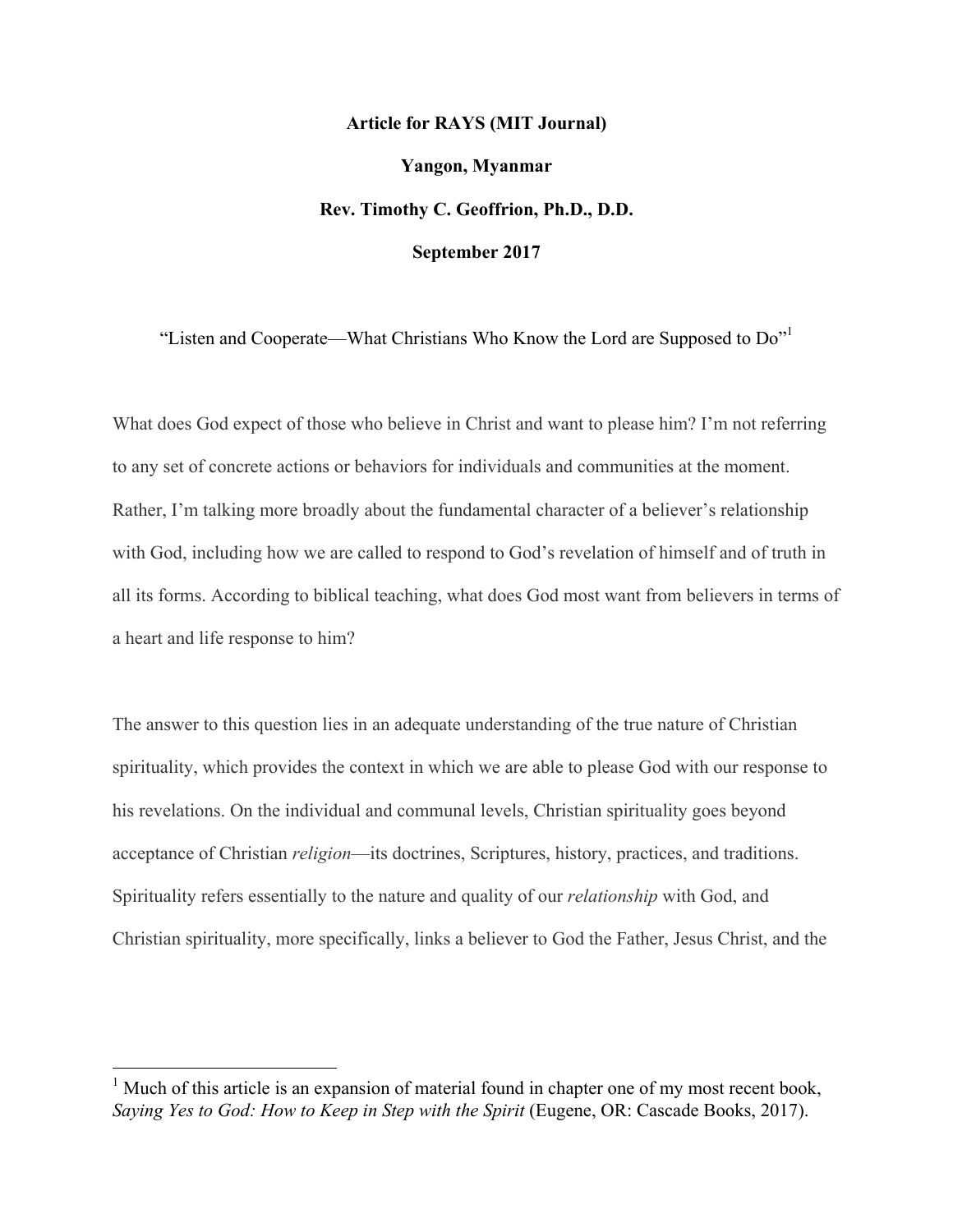Holy Spirit in personal, experiential ways, individually, in community, and in society.<sup>2</sup>

In the Judeo-Christian tradition, a personal relationship with God is sometimes referred to as "knowing the Lord," an experiential knowledge that is to be distinguished from belief or knowledge of facts or adherence to tradition. For example, the writer of 1 Samuel explains to the reader why young Samuel didn't recognize the calling of Yahweh as a lack of a personal relationship with God. He simply says, "Now Samuel did not yet know the Lord. The word of the Lord had not yet been revealed to him" (1 Samuel 3:7). In Old Testament times, knowing the Lord in such a personal way may have been rare or occasional, but Jeremiah looked forward to a day when all believers would "know the Lord" on a regular, ongoing way, as participants in a "new covenant" (Jer. 31:34). By the time we get to the New Testament, the writer of Hebrews, for example, goes to great lengths to describe the nature of this new covenant. He cites Jeremiah in order to demonstrate to Jewish readers that what Christians experience as a faith in Jesus Christ and the moving of the Holy Spirit is the fulfillment of Old Testament prophecies that some day all believers would "know the Lord" (e.g., Heb. 8:11).

Broadly speaking, we find in New Testament theology, whether derived from individual biblical writers or from a synthesis of the 27 books taken as a whole, that God revealed God-self in human form in the person of Jesus and that one of the hallmarks of Christian experience is to live by the Holy Spirit.<sup>3</sup> In fact, New Testament scholar James Dunn argues that one of the main

 

<sup>&</sup>lt;sup>2</sup> I am not suggesting that believers identifying with other religions, or no religion at all, cannot and do not experience God in conscious ways as well. Rather, I am focusing in this article on biblical teaching on a personal relationship with the triune God as it is uniquely experienced by Christians.

<sup>&</sup>lt;sup>3</sup> I develop this theme in a recent article, "What It Means to 'Keep in Step with the Spirit'—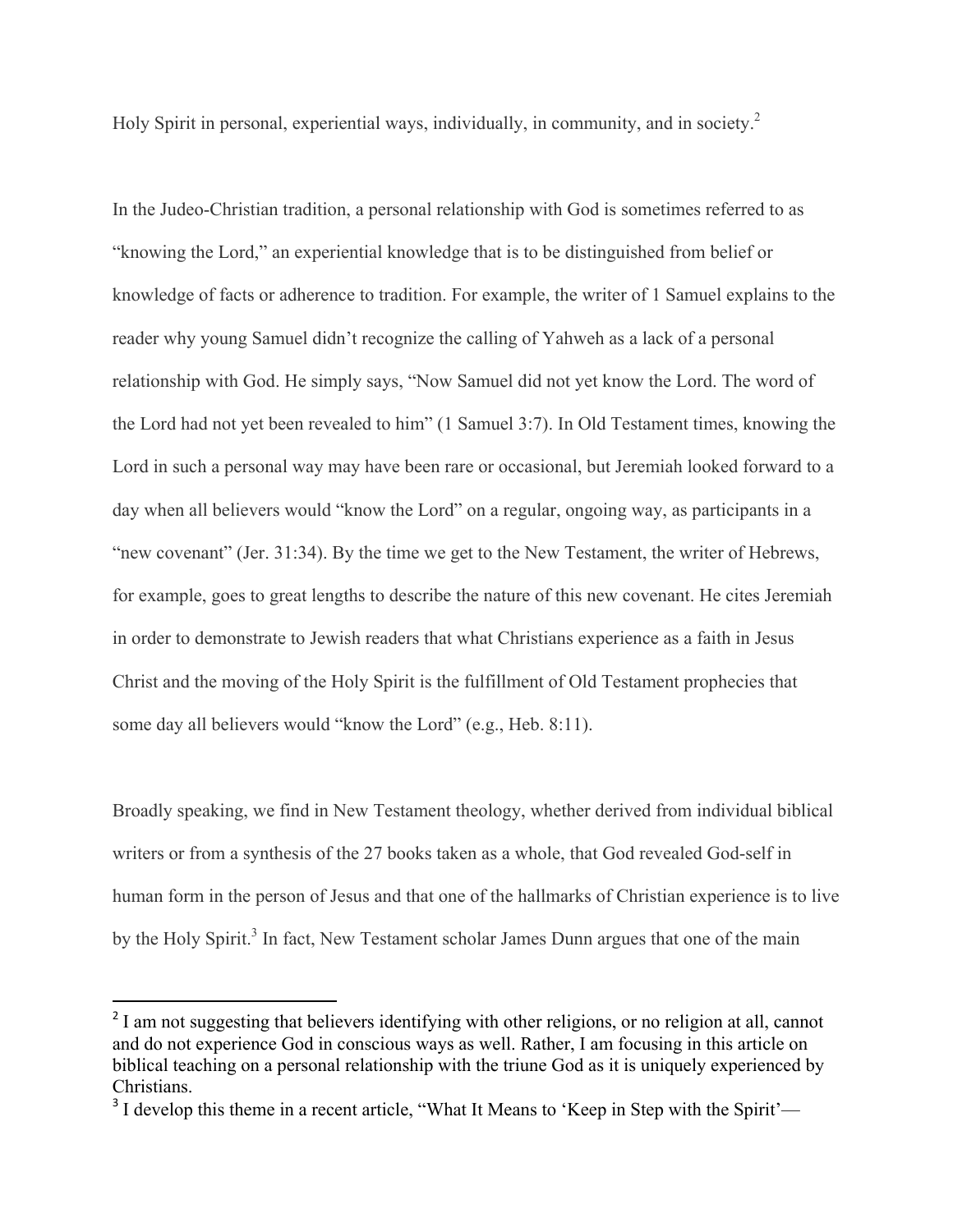reasons the New Testament books were written was to make sense of the advent of Jesus and the Christians' experience of the Holy Spirit in light of Jewish beliefs and teaching. $4$  In other words, while the Old and New Testaments are inextricably linked, what makes the new covenant so special is that all believers could now have an ongoing personal relationship with God specifically through a relationship with Christ and the Holy Spirit.

At this point, we are not going to go into further depth as to what it means to "know the Lord" in the Judeo-Christian tradition. This article assumes a biblical understanding of Christian spirituality that goes beyond merely knowing *about* Jesus and the Holy Spirit, and beyond a social-communal identification with the Christian tradition. Our focus will be on the fundamental expectation found repeatedly in the Bible of those who know the Lord in the personal ways we have been describing. In other words, we turn now to our leading question for this article. For those who truly know the Lord, what does God most want from them? The biblical answer is that we would learn to listen for God's voice and then cooperate with God's leading as a way of life.

### **Listening is a biblical imperative**

 

The expectation that believers will listen to God is everywhere in Scripture. The call to "hear" or "listen" appears either explicitly or implicitly in literally hundreds of verses in both the Hebrew Scriptures and the New Testament, and usually signals that the prophet or teacher is going to reveal the will of God or give instructions to believers that must be followed.

A Careful Interpretation of Galatians 5:25 and Its Implications for Practical Christian Living" (Chin Christian Journal, Vol. 4 [2017]).

<sup>4</sup> See James D. G. Dunn, *New Testament Theology: An Introduction*. The Library of Biblical Theology, edited by General Editor Leo Perdue (Nashville: Abingdon Press, 2009).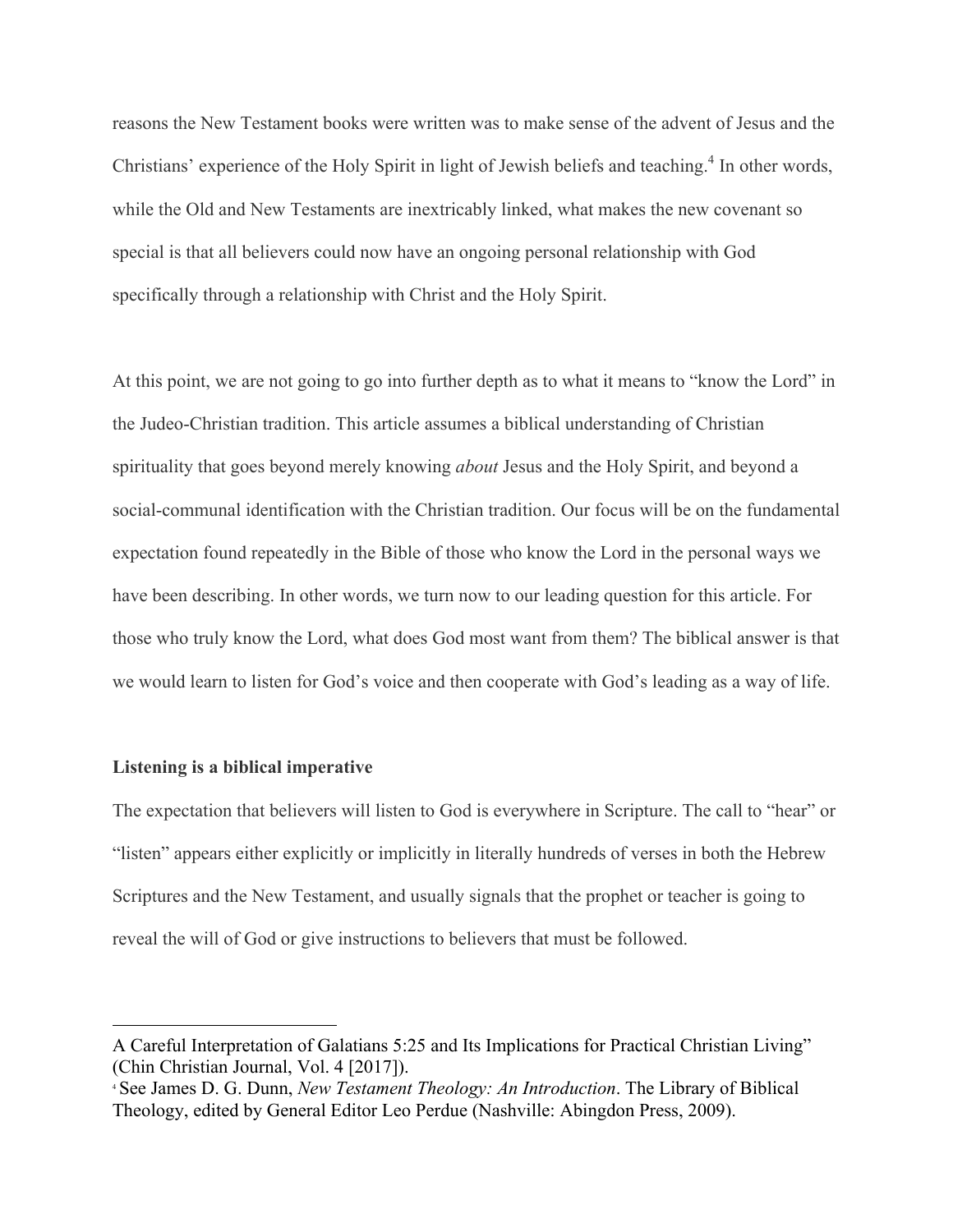For example, the Hebrew verb, "shema" (שְׁמָיָט, translated, "to hear"), appears in one of the most important Old Testament texts, traditionally known as *the* Shema<sup>5</sup>: "Hear, O Israel: The Lord our God, the Lord is one. Love the Lord your God with all your heart and with all your soul and with all your strength" (Deuteronomy 6:4-5, NIV). These verses are foundational in the Judeo-Christian tradition, because they affirm monotheism and introduce the commandment to love God with all one's being, a directive Jesus later called the greatest commandment of all.<sup>6</sup> The point of significance here is, first, that the content of the teaching includes the call to "hear" the Word of God and is not simply an introduction to what follows. To listen to the voice of God is constitutive of a right relationship with God. Then, as a second and equally important point, when one listens to God the most important message one will ever hear will have to do with love.

# *Listening to God includes listening to Jesus and the Holy Spirit*

Starting with the New Testament, Jesus becomes the one we are to listen to. Jesus stands at the center of God's revelation of himself and of all that is good, right and true. <sup>7</sup> At Jesus' baptism, God the Father says, "This is my Son, whom I have chosen; *listen* to him" (Luke 9:35, italics added).

<sup>&</sup>lt;sup>5</sup> Deuteronomy 6:4; the verb is also found in Deuteronomy at 4:1; 5:1; 6:3 and 9:1.

<sup>&</sup>lt;sup>6</sup> The Shema sets the stage for the Ten Commandments in Deuteronomy. In Hebrew tradition ever since, the Shema has also formed an important part of the Jewish evening and morning prayer, as part of a confession of faith. Jesus's teaching on the primacy of love can be found in all of the Gospels: Matthew 22:37; Mark 12:30; Luke 10:27. Compare to John 13:34; 1 John 4:21.

<sup>7</sup> See, e.g., John 14:9. Cf. Colossians 1:15-19.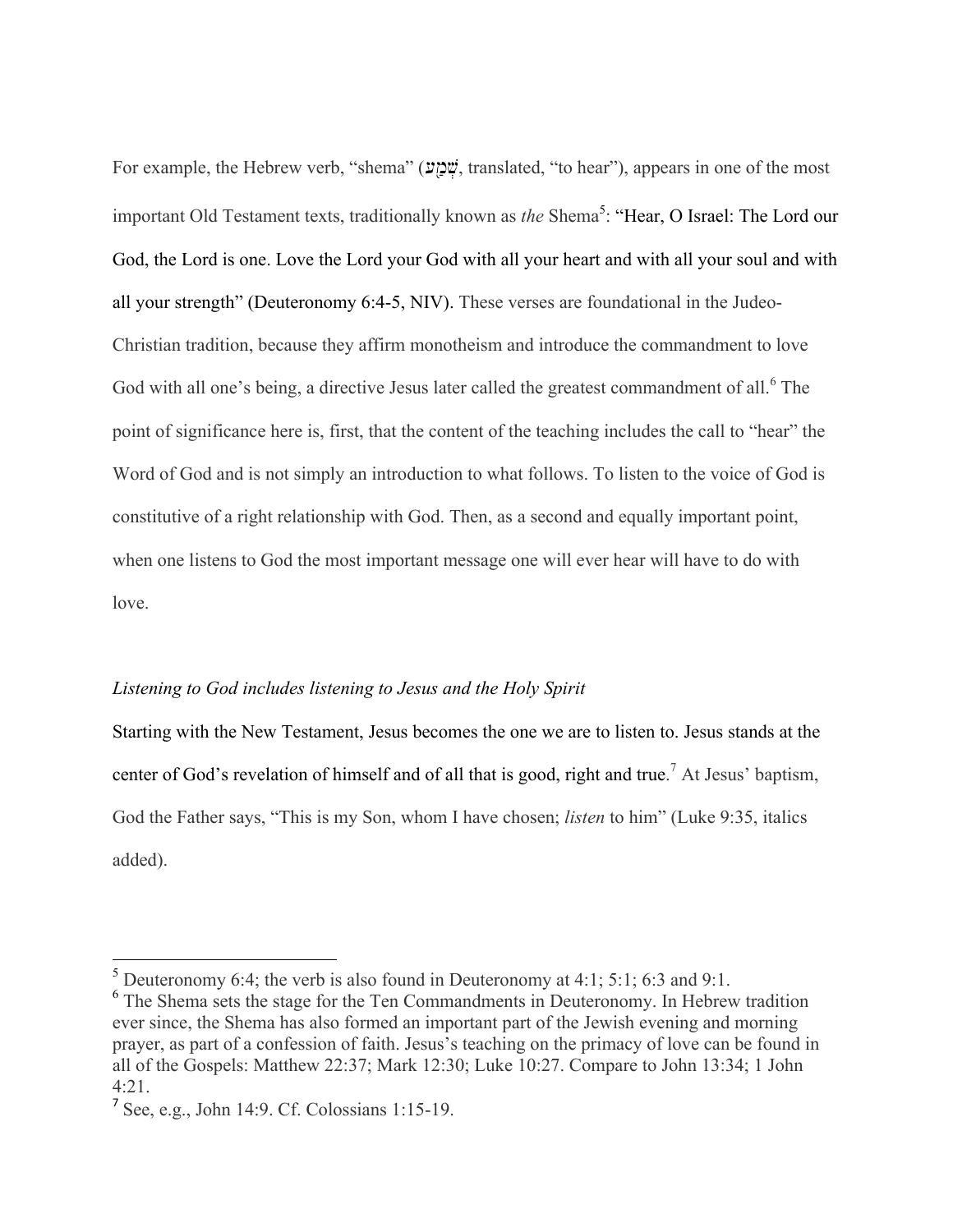Following in the Hebrew tradition he inherited, the rabbi Jesus would call his disciples to listen to him as a way of getting their attention and signaling that he was about to say something of great significance (example, Luke 9:44). Often he would introduce a parable or some other teaching to the crowd by calling out, "Listen!"8

According to the Gospel of John, Jesus spoke of himself as both the good shepherd and the gate, whose sheep "listen to his voice" (10:3). Jesus adds that there are sheep that are not from the same pen who also "listen to my voice" (10:16). When confronted by Pontius Pilate, Jesus declared, "Everyone on the side of truth listens to me" (18:37).

After Jesus's death and resurrection, the Holy Spirit takes his place as the day to day guide for believers. Before his death, Jesus spoke of the coming Spirit of truth, who would "teach [them] all things and remind [them] of everything I [Jesus] have said to [them]" (14:17, 26). The implication was that it would be very important for Jesus's disciples to be listening for the voice of the Spirit, who would be sent by God to tell them what they needed to hear.

At the end of his long upper room discourse, Jesus returns to the subject of the Spirit and his important role in the lives of his disciples:

I have much more to say to you, more than you can now bear. *But when he, the Spirit of truth, comes, he will guide you into all truth*. He will not speak on his own; he will speak only what he hears, and he will tell you what is yet to come. He will bring glory to me by taking from what is mine and making it known to you. All that belongs to the Father is mine. That is why I said the Spirit will take from what is mine and make it known to you. (John 16:12–15, italics added)

 <sup>8</sup> See Matthew 13:18; 15:10; 21:33; Mark 4:3; 7:14; Luke 9:44; 18:16.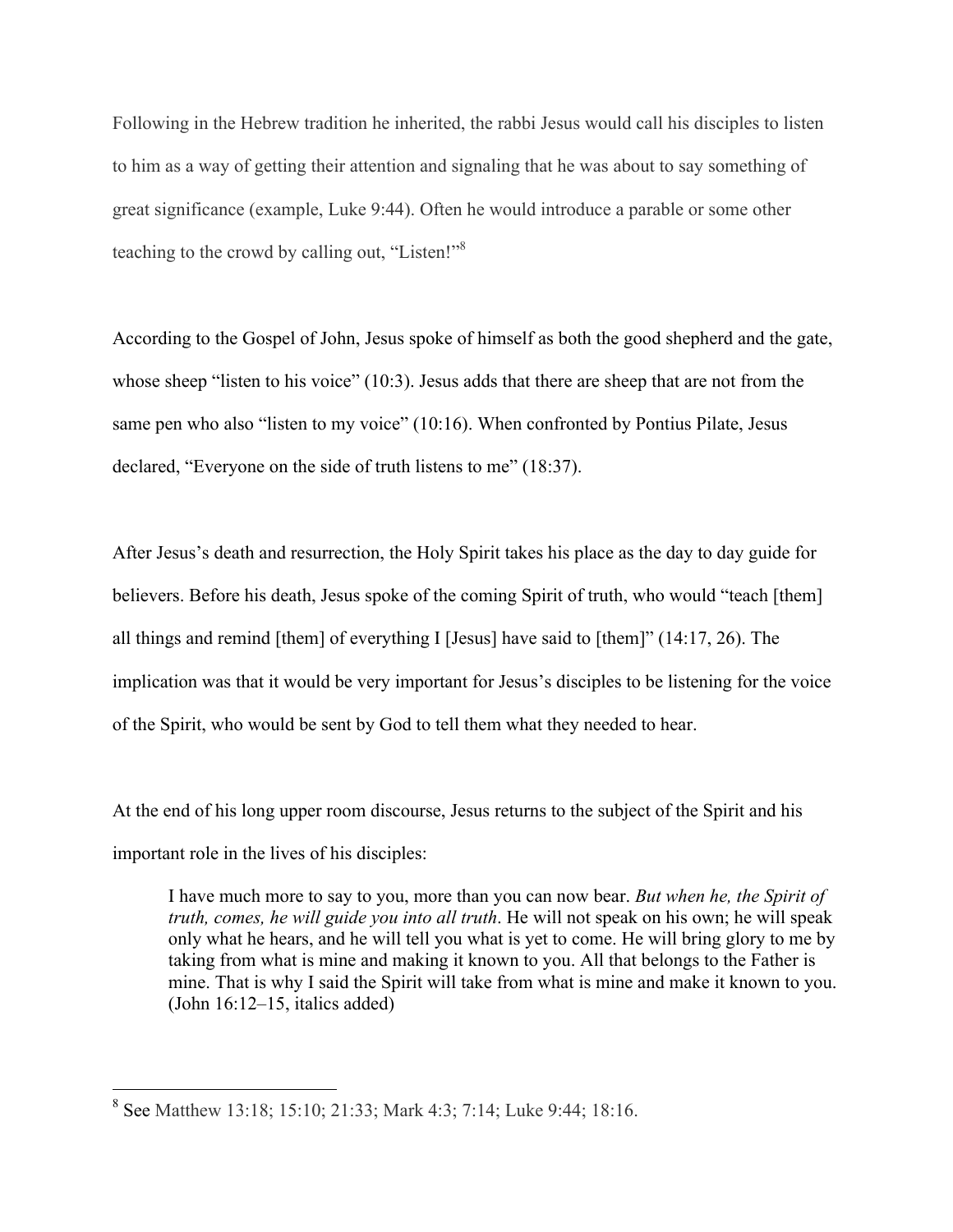Bible scholar, professor, and author Jack Levison rightly argues that Jesus was not saying that the Spirit's role is to guide all followers of all times into new truth, but rather to help Jesus's disciples to understand what they could not accept at the time of his earthly ministry, namely who he was and the suffering he had to endure on behalf of humanity. Thus, on one hand, we should not think that the Spirit will be the source of revealing all truth on all subjects to all people on an ongoing basis. Jesus' promise of the Spirit, as found in John 16, was primarily for his disciples, who would need help to make sense of Jesus' crucifixion and glorification.<sup>9</sup>

At the same time, the fact that the Spirit was God's tool for opening the minds, refreshing the memories, and zeroing in on truth for the disciples indicates that these are the kinds of things the Spirit does—not just for the apostles but in anyone with whom the Spirit has contact. Yes, believers today find truth by looking to Scripture to see what the Spirit said to the apostles who wrote the books of the Bible; but they also need the Spirit to convince them of the truth that they read. This was Paul's point exactly when he explained to the Corinthians that their faith was the result of the demonstration of the Spirit and power. Philosophers of his day and Jewish religious authorities, who relied on self-evident truths, their traditions, or their own rational abilities to determine truth, were rejecting the Gospel as foolishness. Yet, those who experienced the Spirit in the process of hearing the Gospel became believers. (1 Corinthians 2:4-14)

Similarly, Paul reminded the Thessalonians of the role of the Spirit in their experience that led them to faith. He wrote, "Our message of the gospel came to you not in word only, but also in

 <sup>9</sup> Jack Levison, *Inspired: The Holy Spirit and the Mind of Faith* (Grand Rapids: Wm. B. Eerdmans, 2013) p. 150.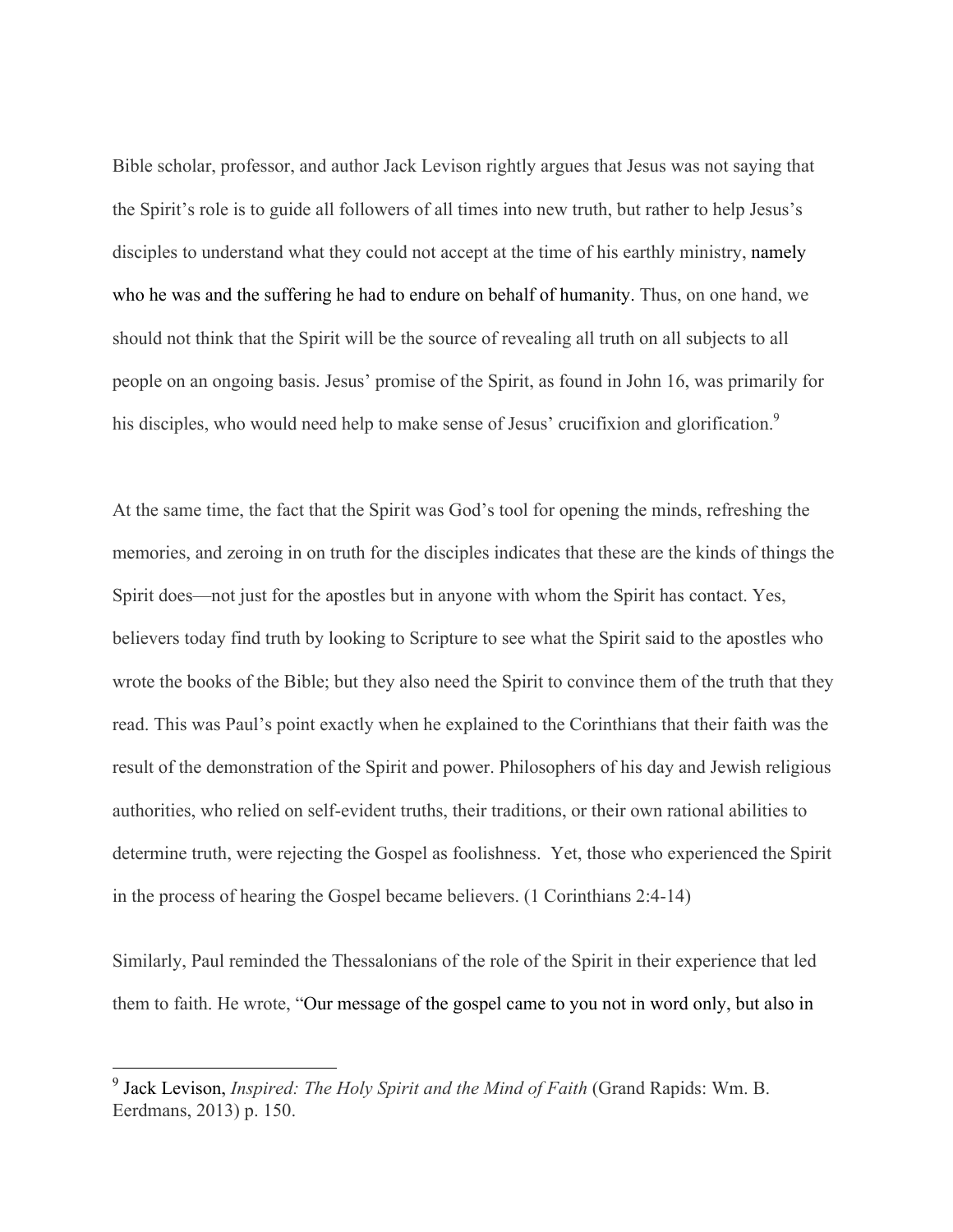power and in the Holy Spirit and with full conviction" (1 Thessalonians 1:10). Amid all the competing voices, ideologies, religious notions, surging emotions, and other challenges to knowing God and perceiving God's will, the Spirit gives us an ability to discern truth as we read the words of Spirit-led apostles, prophets and teachers that we find in the Bible.

Listening to the Spirit, then, is so much more than learning Bible verses or doctrine based on Scripture. Scripture is intended to lead us to Christ and to a living relationship with God through the Holy Spirit. By the Scriptures we can know who God is, the meaning of Christ's life and death, and what God wants for our lives in general. Scripture teaches us the way of salvation, directs us, re-directs us when we've gone astray, and equips us for good works (2 Timothy 3:15- 16; Hebrews 4:12). Yet, it is God (not the words on the page alone) who opens our eyes to be able to see the "wonderful things" in Scripture (Psalm 119:18).

The Spirit brings out truth to us in ways that enlighten us and transform us, by drawing us closer to God, opening our eyes to the truth about Christ, and showing us how to follow Christ and live out the truths of Scripture in our everyday life. What might start as a word from God prompted by Scripture develops and expands as we listen for how to apply what we've heard in any number of practical, day-to-day situations. When the Spirit speaks, then, we should expect to hear important truths pertaining to our relationship with God, to the person and work of Christ, and to what it means to follow Christ.

## **Cooperating is a biblical expectation**

More than anything else, after listening for the voice of the Spirit, what God wants from us is our "Yes." Scripture makes clear that true believers, those who fear and trust in God, will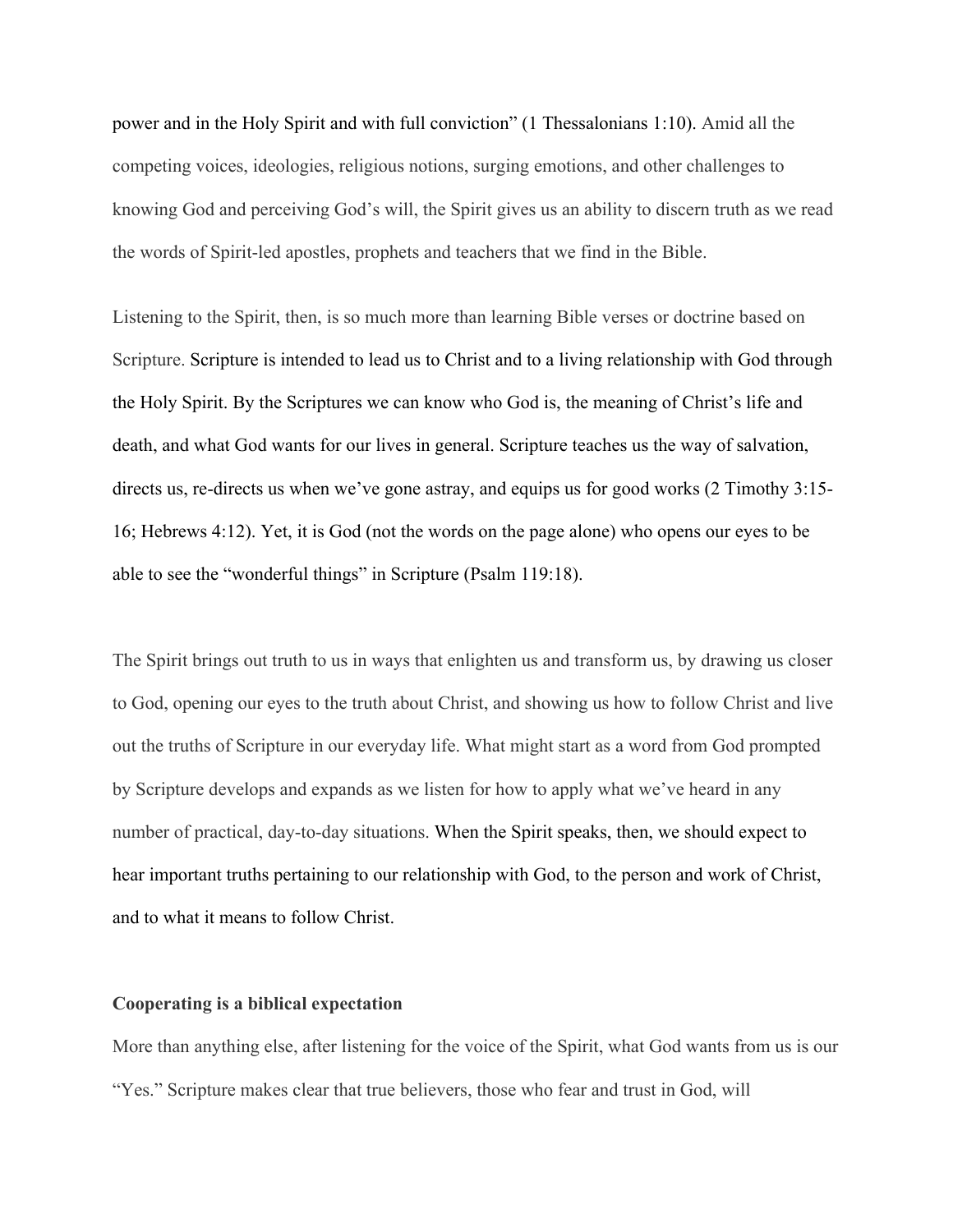demonstrate their faith by listening to the voice of God and responding appropriately—that is, by believing God, trusting in God's promises, and putting their faith into action by cooperating with God's will and leading.

For example, when Abraham was told by God to leave Haran to travel to an unknown land that God would later show him, Abraham got up and left. (Genesis 12:1-4) Paul referred to Abraham as an example of someone who exemplified faith in God, i.e., believing God who would provide offspring for him and trusting that God would do as he promised.<sup>10</sup> James, in referring to Abraham's obedience to offer his son Isaac (though God stopped him before he did so), pointed to Abraham as an example of a believer who demonstrated his faith by his action. (James 2:21- 24)

The Bible also contains stories about individuals who initially resist God's call, but who eventually listen, accept, and serve in significant ways. Moses, for example tried to get out of his calling to deliver his people from slavery by not believing God really could use someone like him. But Moses said to God, "Who am I, that I should go to Pharaoh and bring the Israelites out of Egypt" (Exodus 3:11, NIV)? After asking several more questions, perhaps hoping to avoid this divine assignment, Moses finally resorted to pointing out his inadequacy—his poor verbal skills. (Exodus 4:10) Finally, despite his questions, hesitancies, and fears, Moses accepted God's call, and you know the rest of the story—Israel escaped from Egypt and was taken to the Promised Land.

  $10$  See Romans 4:1:3, 13-21.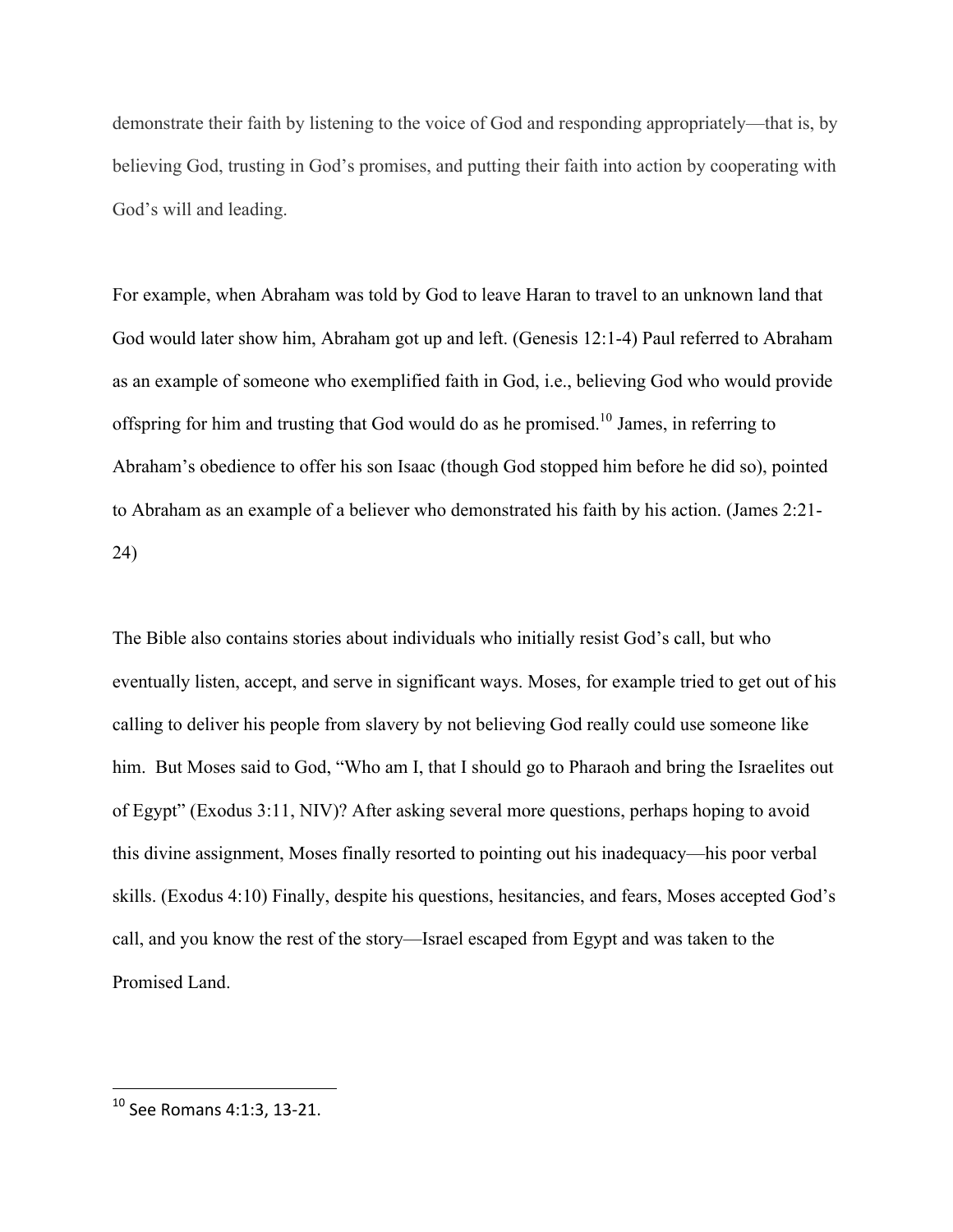Chosen to serve as Moses' successor, Joshua took the mantle of leadership, listened to the Lord and called the people to listen as well. (Joshua 3:9) We read that the Israelites did in fact listen to Joshua, and he could lead Israel into the Promised Land. (Deuteronomy 34:9) Likewise, according to the book of Judges many of the Old Testament judges heard from God, accepted the calling or instruction, and delivered their people from oppression. Samuel, as another example, heard the call of God when he was just a young boy, and when he finally understood it was the voice of God calling to him, he submitted to God's will and became one of the greatest prophets in all of Israel's history. (1 Samuel 3)

Esther did not hear an explicit call from God, but, with the help of her uncle Mordecai, recognized that she had been positioned as queen by God to serve God's purposes to save her people. At the risk of her life, she advocated to the king on behalf of her people, and saved them from genocide. Though the text does not say so explicitly, she clearly listened to God through Mordecai, and took action once she discerned that the word her uncle spoke was the word of God for her at that time, in that place. (Esther 4:14)

When Hebrew prophets, such as Isaiah, Jeremiah, Ezekiel, Hosea, Joel, Amos and the others, heard the voice of God, they responded accordingly. Repeatedly, we read that listening was followed by action. In the case of the prophets, they usually responded by announcing to kings and common people alike whatever words the Spirit gave them, even if it resulted in imprisonment or threat of death.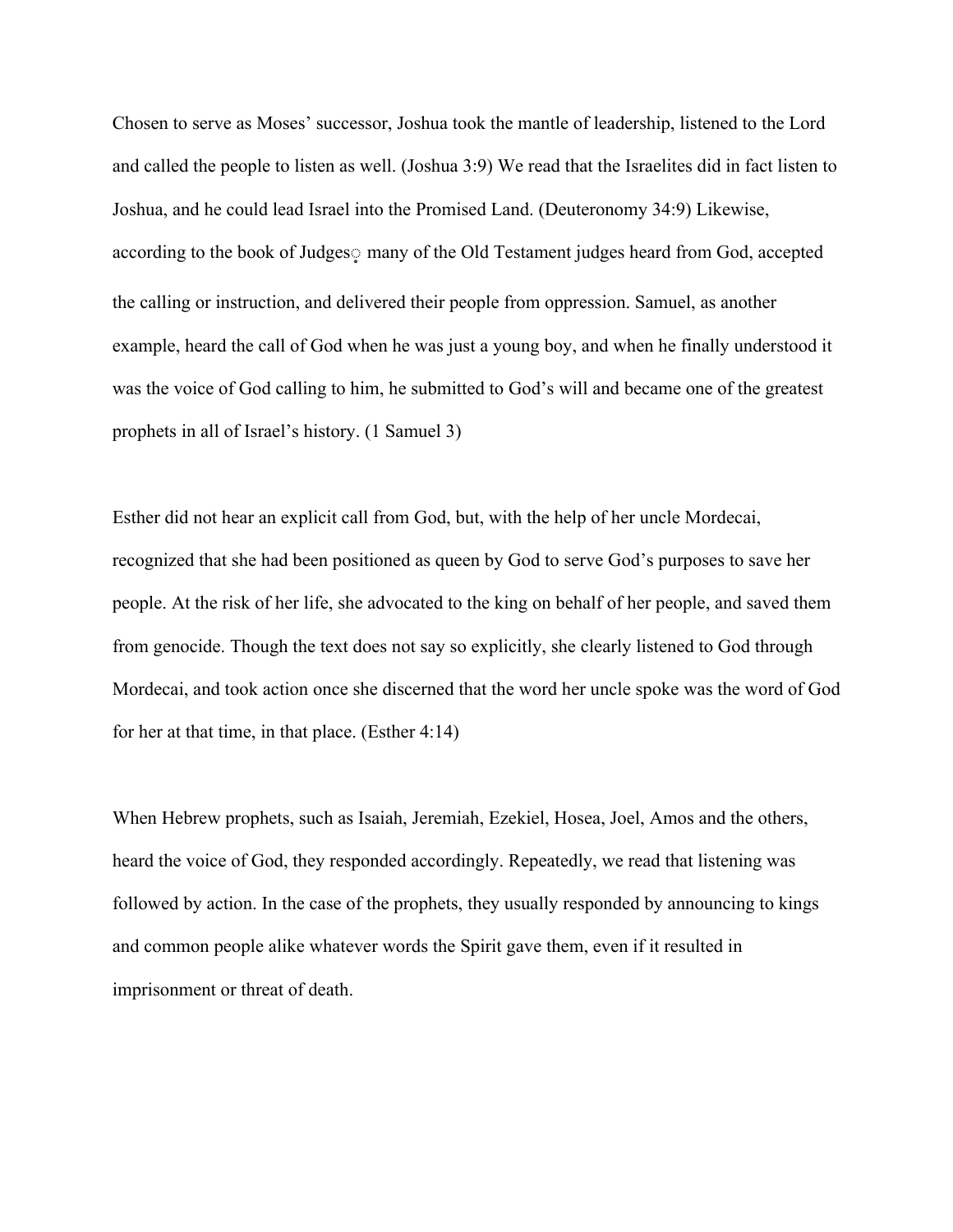In the New Testament, Jesus shows us that his whole life was one big response to the call of God to "serve and give his life a ransom for many" (Mark 10:45). Likewise, Peter, John, James and the other early Christian leaders expected God to show them the truth about their calling and to guide them according to God's will. They looked to what the Holy Spirit had already revealed in Scripture and were responsive to special words that came from God through a prophet, a vision, a dream, or in prayer. Paul's whole ministry to the Gentiles was founded upon the Spirit's calling and leading, and the building up of the church was the work of the Holy Spirit as well. (Ephesians 4). As Jack Levison rightly points out, "[Paul's] letters are shaped by the presence of scripture and the conviction that the holy spirit [sic] inspires, not just his ministry, but the entire work of the body of Christ."<sup>11</sup>

In summary, nearly every hero in the Bible, or simply anyone held up as an example of faith and faithfulness, *did* something—not to earn salvation, but as an appropriate response to God's grace and call on his or her life. Regardless of whether faith calls for simply trusting in God or for taking some action, listening to God requires responding appropriately. Hearing and doing go together, as James points out with particularly pointedness: "… Be doers of the word, and not merely hearers who deceive themselves" (James 1:22, NRSV). The point of decision for the Spirit-led Christian will not be, "Will I agree with the Spirit in this situation or not?" but, "What do I need to do in order to be able to act on what I'm hearing?"

## **Can we really do what God requires?**

However, Christians steeped in the Reformed tradition, including many Baptists, may wonder, is

 <sup>11</sup> John Levison, *Inspired,* p. 162.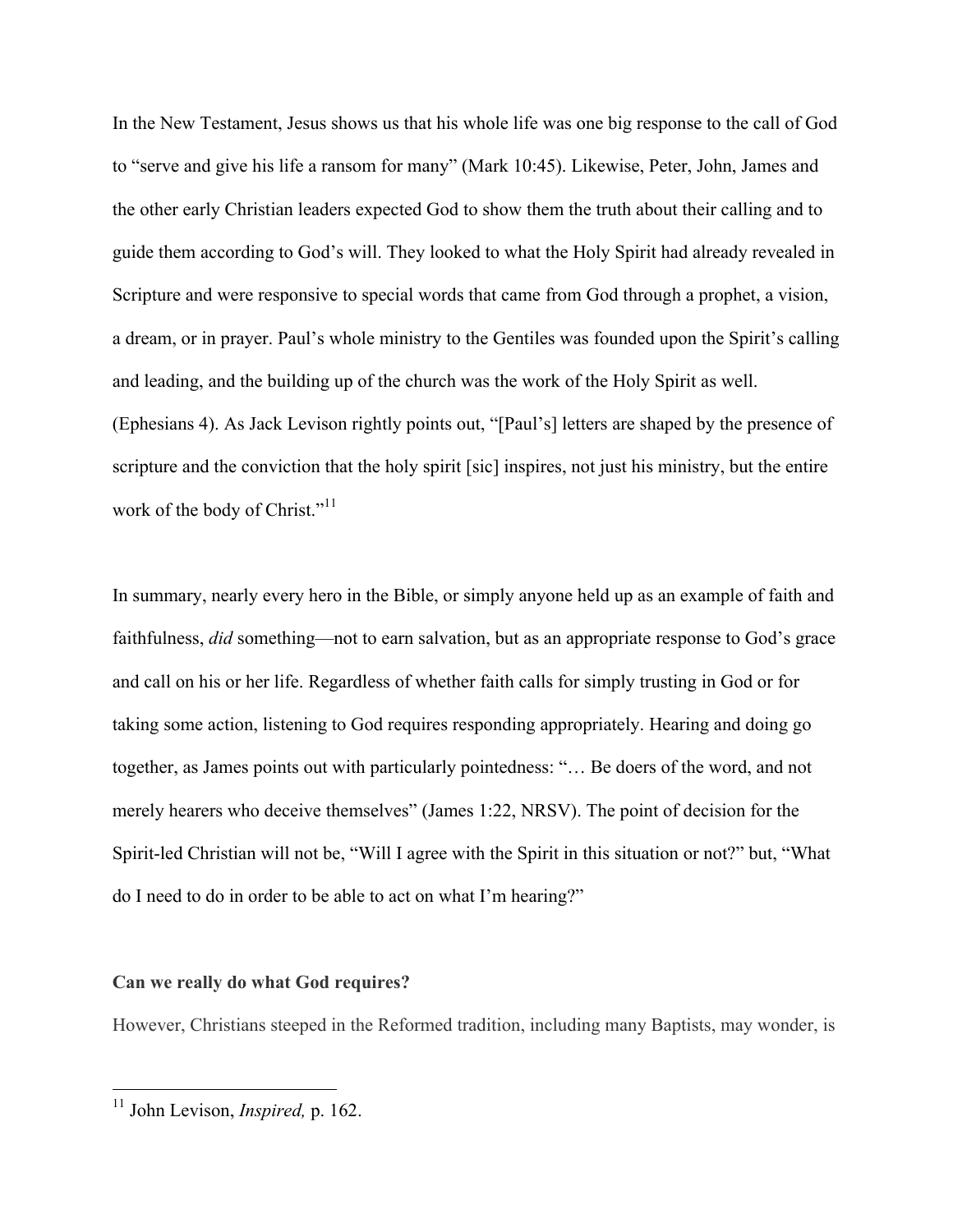responding to the Spirit even possible? Is this an inspiring ideal, but unrealistic; or does God actually expect that we will be able to listen to the Spirit and act on what we hear?

To listen to the Apostle Paul, we might despair of ever having any ability to say "Yes" to the Spirit. For example, in his letter to the Galatians, he writes:

But the Scripture declares that the whole world is a prisoner of sin, so that what was promised, being given through faith in Jesus Christ, might be given to those who believe. Before this faith came, we were held prisoners by the law, locked up until faith should be revealed. (Gal. 3:22-23, NIV)

Paul is saying here that we humans are imprisoned by the power of sin—meaning that even though we may want to please God, we continually find our best intentions undermined by sinful impulses. Yet, Paul's fatalism about the power of sin is only part of his teaching. God's plan was to make us slaves to sin but not to leave us helpless and hopeless. God forces us to face our own limitations in order to first lead us to faith in Christ and then to teach us to rely upon an ongoing relationship with the Holy Spirit to live the kind of life that pleases him. (Galatians 3:24; 5:16-

25) Paul explains the movement from helplessness to freedom in the Spirit this way:

Those who live according to the sinful nature have their minds set on what that nature desires; but *those who live in accordance with the Spirit have their minds set on what the Spirit desires*. The mind of sinful man is death, but *the mind controlled by the Spirit is life and peace*; the sinful mind is hostile to God. It does not submit to God's law, nor can it do so. Those controlled by the sinful nature cannot please God. *You, however, are controlled not by the sinful nature but by the Spirit*, if the Spirit of God lives in you. And if anyone does not have the Spirit of Christ, he does not belong to Christ. But if Christ is in you, your body is dead because of sin, yet your spirit is alive because of righteousness. (Romans 8:5-10, NIV, italics added)

In other words, the Apostle Paul did indeed teach that we are hopelessly imprisoned by the power of sin as far as thinking we can be righteous by our own efforts. Apart from Christ, there is no hope for salvation. (Romans 7:8-24; Romans 6:23) Yet, through faith in Christ, we may experience forgiveness. By the Spirit at work in our lives, every believer has access to divine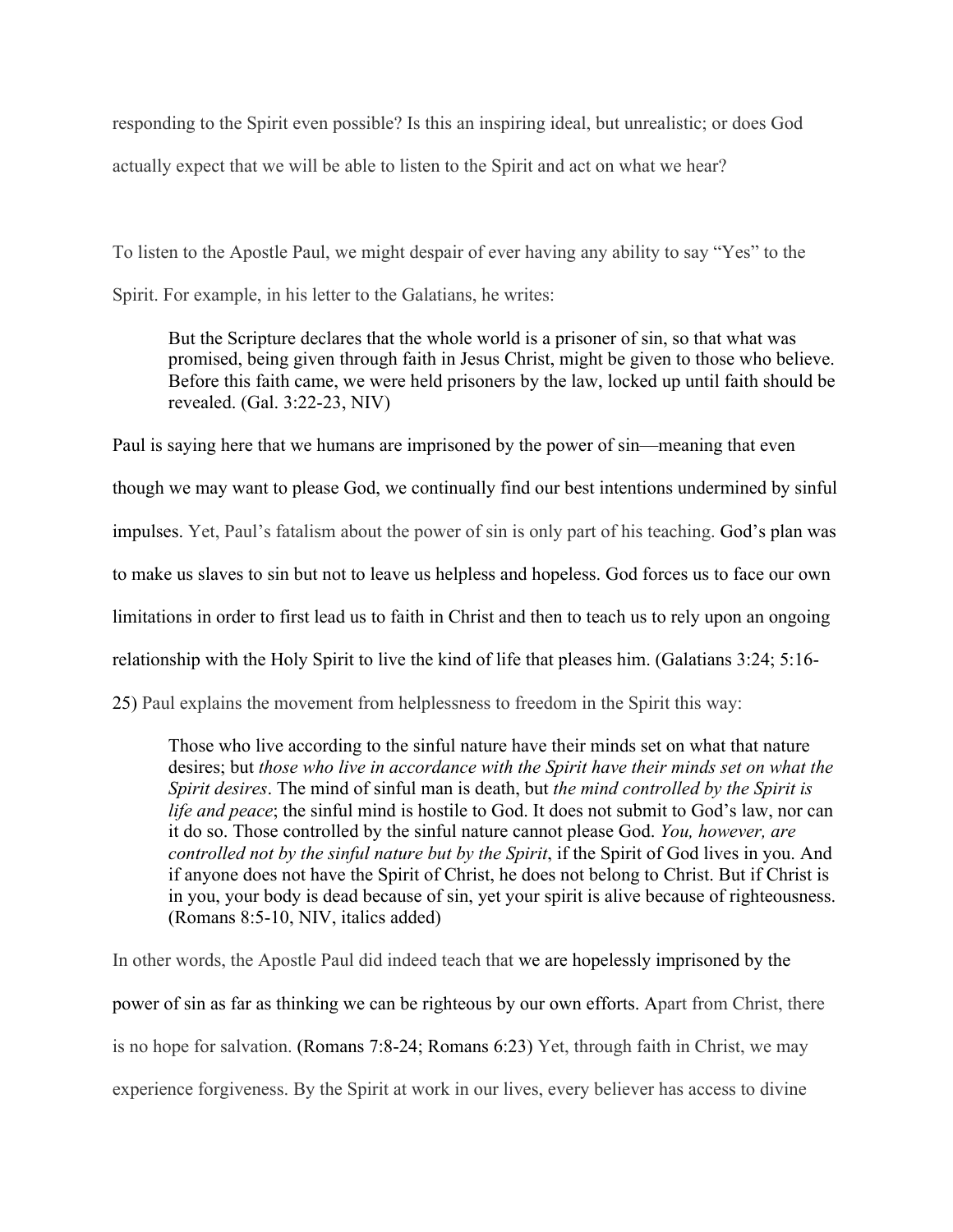power to do the will of God. (8:1-11) By the Spirit, then, followers of Christ have the resources to say, "Yes" to the Spirit; and are expected to do so.

#### *What changes*

In the Catholic tradition, a believer's "Yes" to God is known as "cooperation." Catholics rely on the grace of God for salvation, but believe that the regenerated human being must work together with God to grow and to fulfill God's will for their lives. Lutherans, uncomfortable with using any language that might sound too much like works-righteousness (i.e., humans earning their salvation or achieving higher levels of sanctification by their own power and effort), speak instead about "responding" to God's grace. Different churches use different words to talk about how believers are to respond to God's prompting, but all major Christian traditions teach similarly on this critical point: Salvation comes through Christ and is dependent on the grace of God at work your life, and by God's believers can experience real change in their lives. The most appropriate response you can make to the Gospel is to believe this good news, be grateful, and offer your "Yes" to God in every possible way.

What will it look like to listen to God and respond accordingly as Spirit-led followers of Christ? According to Paul in his letter to the Galatians, we will experience more love, joy, and peace within ourselves. As we mature, we also will experience more inclination and power to love others in helpful ways—more patience, kindness, goodness, faithfulness, gentleness, and selfcontrol. (Gal. 5:22-23) We will also increasingly say, "No," to sin, and, "Yes," to all the good that God wants to do through us in the world. (Tit. 2:11-14; Eph. 2:10) Though the inner battle between good and evil, the Spirit and our sinful nature, rages on, by God's grace we really are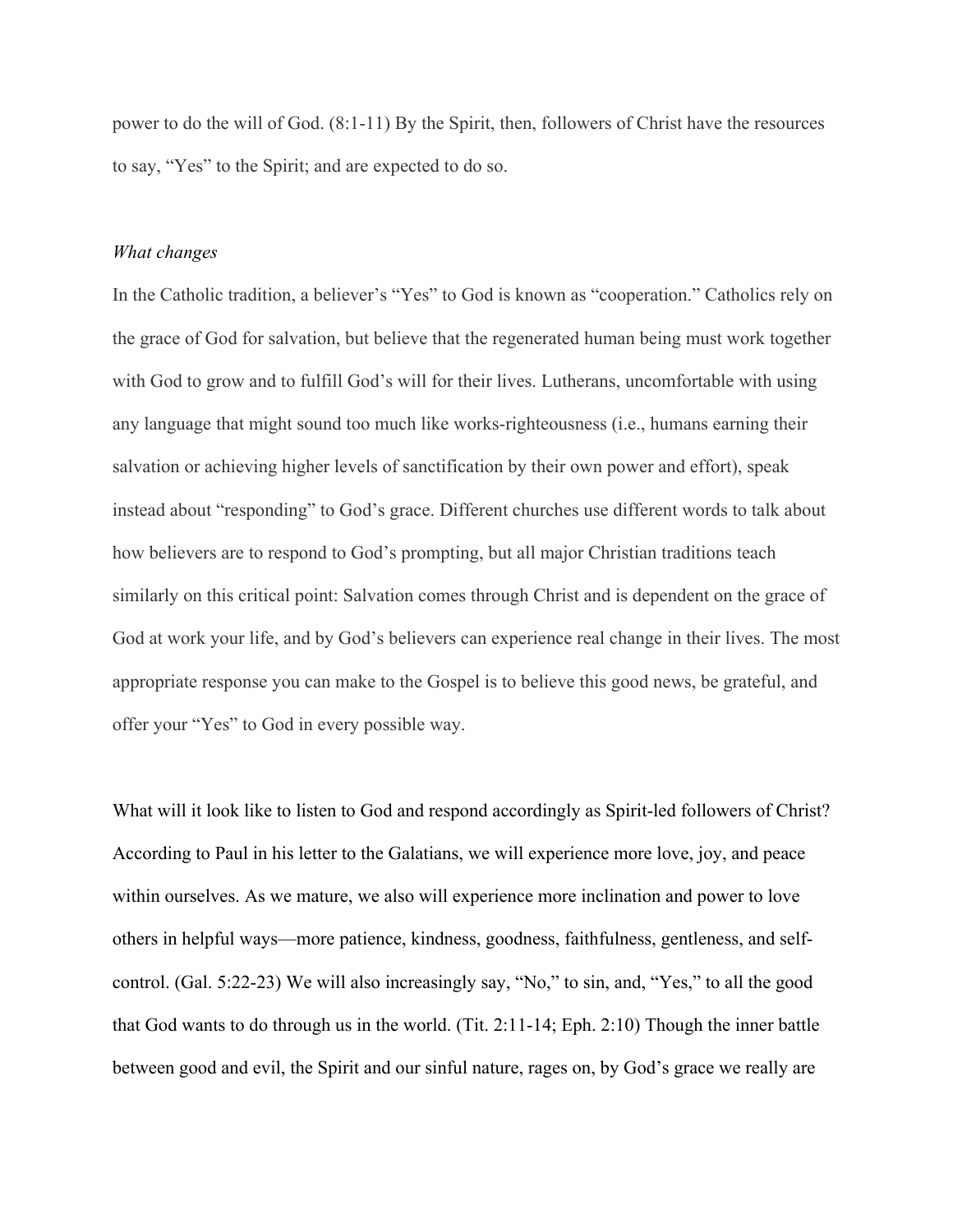different. To experience that difference on a daily basis, we have to consciously practice

listening to God and cooperating with the leading of the Holy Spirit as a way of life.

Paul explains the opposing natures of sin and the Spirit, and the practical options—indulging the sinful nature versus living by love through the Spirit—this way:

You, my brothers, were called to be free. But do not use your freedom to indulge the sinful nature; rather, serve one another in love. The entire law is summed up in a single command: "Love your neighbor as yourself." So I say, live by the Spirit, and you will not gratify the desires of the sinful nature. For the sinful nature desires what is contrary to the Spirit, and the Spirit what is contrary to the sinful nature. They are in conflict with each other, so that you do not do what you want. (Gal. 5:13-17, NIV)

God's part is to forgive us, to draw us to Christ, to change our hearts and minds, and to enable us to say, "Yes," to the Spirit. God's saving and redeeming activity in our lives is what Paul means when he says that we "live by the Spirit" (Gal. 5:25). Our part, when we have the option of choosing otherwise, is to exercise our will and freedom to do whatever is within our power to do, by the grace of God. This act of cooperation is what Paul was referring to when he urged to the Galatians to "keep in step with the Spirit" in the face of constant temptation to be controlled by the sinful nature (5:16, 25).

# *Conclusion*

Believers have a biblical mandate to listen to God and to respond appropriately by cooperating in every way we know how. We hear God's voice through Scripture and through the Holy Spirit, who reveals truth to us and leads us in the ways God wants us to go. We cooperate by believing God's word, by trusting in God's working in our lives to fulfill his promises, and by doing whatever actions corresponds to God's will and leading.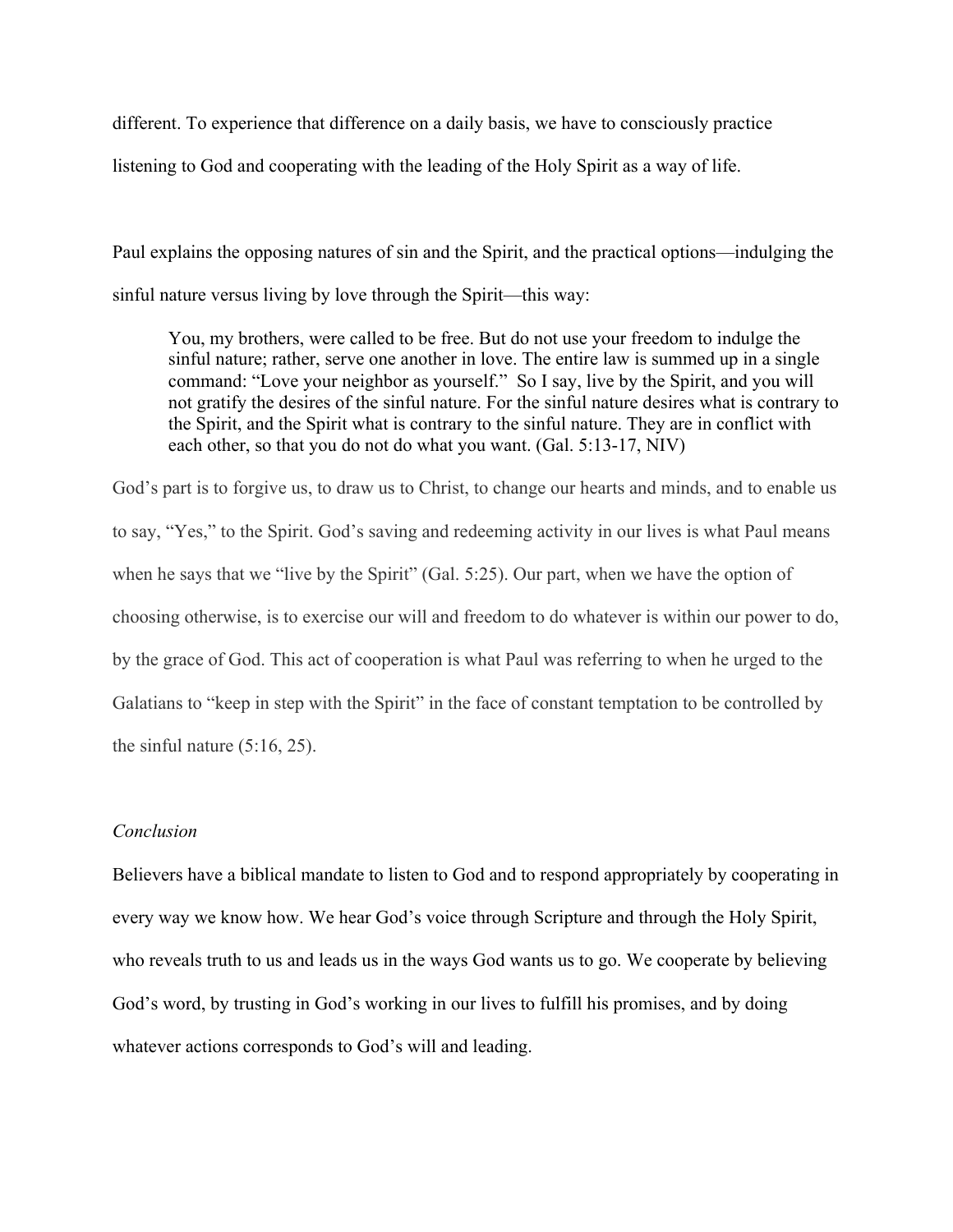If we truly know the Lord, Christ will speak to us through the Spirit, and the Spirit will enable us to live like Christ in ways that flow from the character and will of God.<sup>12</sup> As we listen to the Spirit's voice, we will usually know what to do and will be able to think straight and to break free from our self-centered and sinful tendencies. By saying, "Yes," to the Spirit's leading in every way possible, we can move more and more fully into a Christ-centered, God-honoring life—for our own sakes, the sake of the church, and the sake of everyone whose life we touch.

In the Myanmar context, the practice of listening and cooperating as a spiritual discipline is not only relevant for our personal relationship with God. It is also relevant in the contexts of both the church and our relationships with our Buddhist and Muslim neighbors. In the church, we must learn to listen for the voice of God in our brothers and sisters in Christ, and cooperate better with however the Spirit may prompt us to love one another and work for greater harmony. In the broader, pluralistic society, listening will include paying attention to how God is at work in the lives of those he loves in other religions. Cooperation will include following the Spirit's prompting to reach out in love to those in need, to work together for the common good, and to share the hope that we have in Christ to those who do not know God's love or know the riches available to them through faith in Christ.

<sup>&</sup>lt;sup>12</sup> So much of Paul's teaching stresses the new life to which we are called and can expect as followers of Christ who are Spirit-filled and Spirit-led. The Gospel he preached places hope for salvation squarely on grace through faith, while his understanding of true salvation always includes a transformed life by the working of the Spirit within a believer in Christ. See, for some notable examples, Galatians 5:16-25; Romans 8:1-16; 12:1-2; Philippians 2:12-16; Ephesians 2:8-10; 4:17-32; Titus 2:11-14.